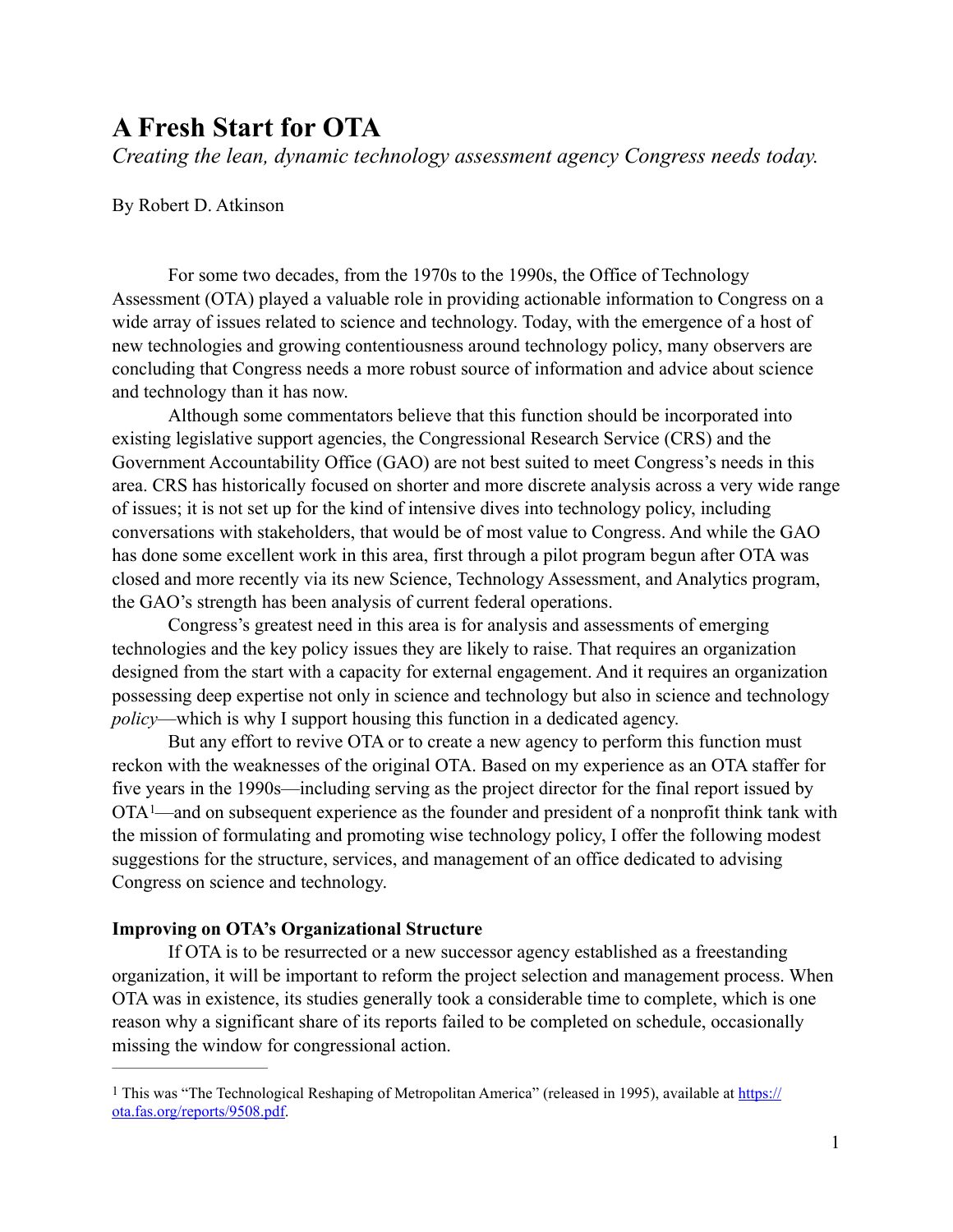There were several reasons for this slowness. A key one was the time-consuming and expensive process of creating separate advisory boards for every project. OTA had to identify the right 20 or so individuals for each study and invite them in for three daylong reviews (usually flying them in from out of town) over the course of the study. The advantage of that process was that it obtained views from a diverse set of stakeholders to help ensure that OTA project staff at least *heard* all sides of an issue, even if they did not always agree with or act on the advice. But this process added significantly to the time between the initial request by Congress for a project and the final delivery.

A new OTA should dispense with this process and instead rely on a number of standing outside committees, each focusing on a particular set of technology issues—e.g., software and AI, energy and materials, robotics, wireless. These committees would be made up of experts from industry, labor, academia, think tanks, and civil society groups, perhaps serving on a fiveyear basis with an option for renewal. OTA project teams could call on these individuals for input when about to initiate a study and later for external review. When tackling subjects for which there is no appropriate standing committee, the project teams could still assemble projectspecific advisory boards—but even then, existing free teleconference technologies mean there is much less need to pay for people to travel to Washington to provide their views. While this process probably should not be made much more transparent, lest the members of the standing committees feel they cannot offer their most candid advice, projects can be opened up to the public in another way: new communication tools not available to the original OTA make it easier to solicit public comment when appropriate.

Another important change: if Congress establishes a new OTA, it should not retain the system by which studies were requested of the old OTA. Requests usually came from committee chairs or from the board that oversaw OTA—the Technology Assessment Board (TAB), which consisted of six senators and six representatives, half Democrats and half Republicans. And before OTA could start work on any study, the TAB had to give its assent. Having the TAB sign off on plans for the work undertaken by OTA was supposed to ensure that studies had bipartisan support and that frivolous studies would not be commissioned. However, like the project advisory boards, the TAB slowed the production process. And worse, it actually resulted in *less* buy-in from rank-and-file members, since they felt that they had little influence over the OTA agenda.

To increase buy-in from members of Congress, a new OTA should not have to rely on the TAB and committee chairs for project requests. Instead, the office should be open to requests from any member of Congress. OTA's director and other staff leaders should be free to prioritize these requests and merge overlapping ones, with the recognition that only a modest share would be accepted and acted upon. The TAB would still have an oversight role, and would make recommendations regarding the selection of the OTA director.

A new OTA should also be required to cooperate with CRS, the GAO, and the Congressional Budget Office to coordinate on technology issues. During the years of the old OTA, there was little collaboration or interchange among the four support agencies on technology policy issues. Such cooperation would be especially important now that the GAO has stood up its Science, Technology Assessment, and Analytics (STAA) program. In this scenario, there would be room for the GAO's STAA program and the new OTA to coexist. The former,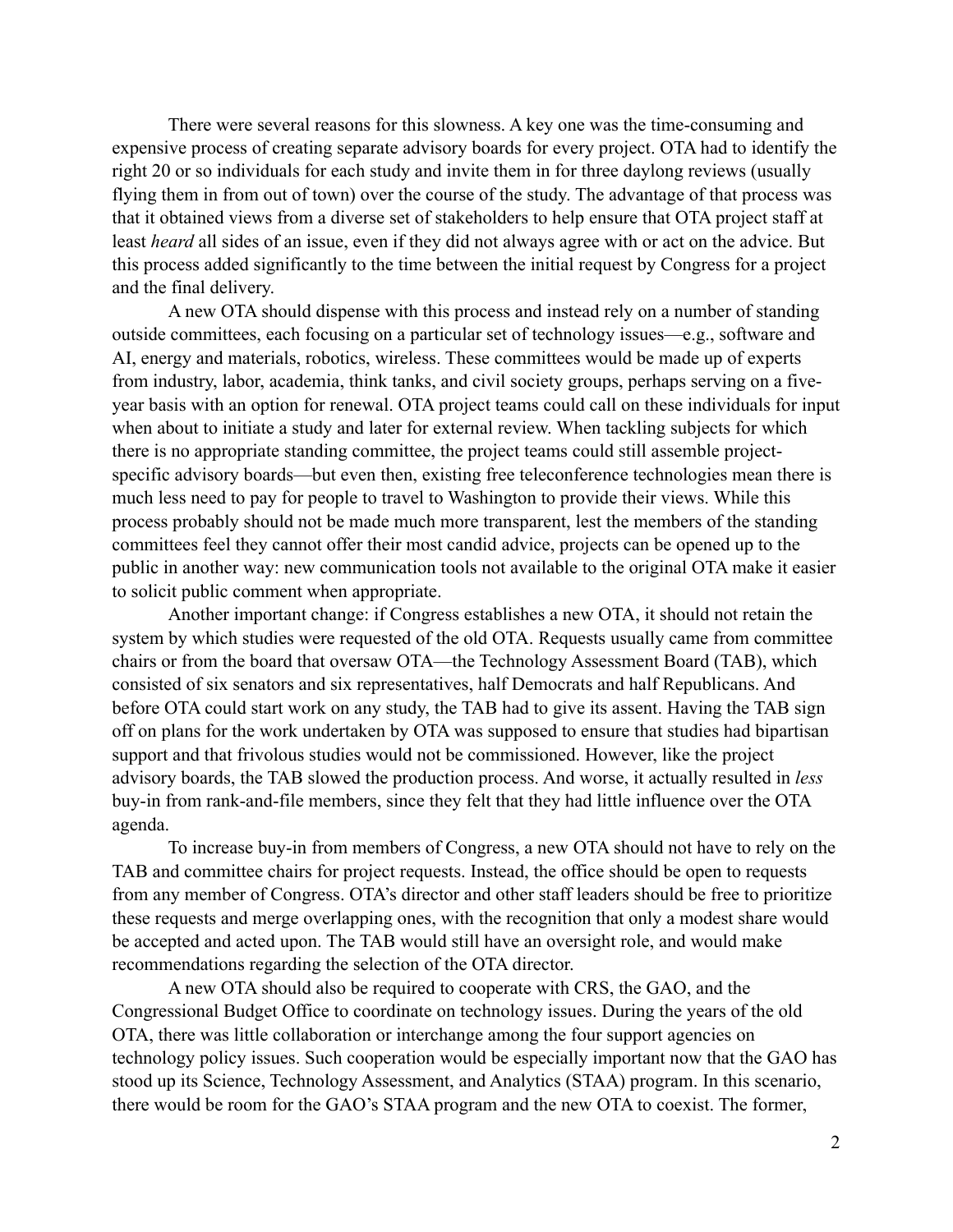playing to the GAO's historic forte, would focus primarily on science and technology issues connected to federal programs. The latter would focus primarily on science and technology policy questions not directly connected to federal programs.

Finally, there is the issue of size. At its peak, OTA had a staff of about 200 (that is, 143 full-time employees plus contractors). With that size came the ability to address a wide range of science and technology issues at a serious depth. But, as is true with any organization, as size increases, flexibility and nimbleness usually decline. Rules and procedures get put in place to ensure some level of control, but these come at a cost. Moreover, larger organizations are often limited in the extent of informal learning and collaboration that can take place. For these reasons, I believe that if Congress re-creates OTA its size should be limited to perhaps no more than 50 staff in total. That smaller size would be more feasible if the GAO's STAA continued its work as described above. And that smaller size would enable OTA to be nimble and "craft-based." Providing technology advice to Congress should be a craft enterprise, not a mass-production operation based on rules, procedures, and other strict guidelines. The smaller an organization, the better suited it is to engage in the kind of craft production necessary to meet the varied and changing needs of Congress and to do justice to the rapidly evolving subject matter.

## **OTA's Products and Services**

OTA generally had one major form of product: a report of greater than 200 pages. There were two problems with this format. First, much of the output was overly detailed, with considerably more background than was actually needed to help inform congressional decisions. Second, this complexity and length meant that OTA reports usually took more than a year to produce, so they were often not as relevant to timely decision-making as they could have been.

The output of a new OTA should emphasize shorter products. Perhaps the modal report should be between 40 and 60 pages and completed in 10 to 26 weeks, although products could be longer or shorter as appropriate: there could be a role for occasional reports that are more comprehensive, just as in many cases the suitable output might be a 10-page memo summarizing the key policy issues surrounding a particular technology.

Written reports should be just one form of service offered by a new OTA. The old OTA provided briefings and testimony, but mostly just to present completed reports. And staffers of the old OTA offered comment on legislation, but only in a sporadic and informal way. In line with a new OTA being a somewhat smaller and more tightly knit organization, it should, to be most effective, be positioned as a consultant to Congress on complex technology and technology policy questions. That might mean offering short notes, similar to the "POSTnotes" put out by the U.K.'s tech assessment office; short briefs on technology issues regardless of whether there has been a request; a regular e-mail newsletter for members of Congress; closed-door workshops and lectures for staffers; and even podcasts.

In addition, while the old OTA generally avoided making explicit policy recommendations—for a variety of reasons, including a desire not to alienate stakeholders and the bipartisan TAB—that practice often meant that Congress did not get a full analysis of the impacts of different policy choices. To equip Congress to most effectively make decisions regarding new technologies, a new OTA should be charged with not just conducting *technology assessment* (which in practice often meant providing a lot of background on technologies) but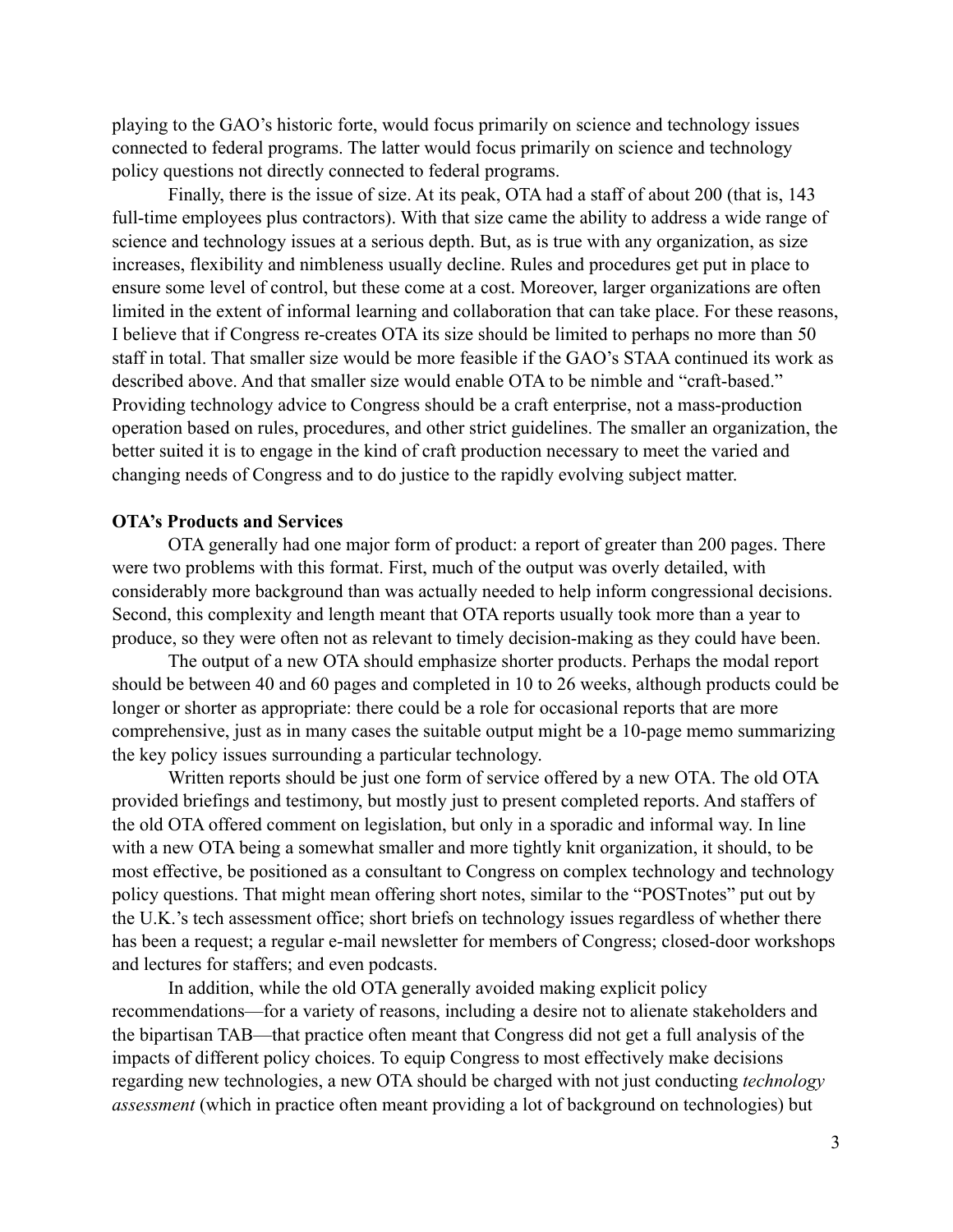*technology policy assessment*. For example, it is not enough to assess the privacy implications of current and emerging technologies and business models; a new OTA should also assess the likely impacts of proposed privacy laws and regulations on both privacy and technological innovation.

Moreover, a new OTA should also be charged with assessing technology and technology policy in the context of how it will affect U.S. competitiveness. The United States is a world leader in scientific discovery and technological innovation. Much of the old OTA's work touched indirectly on how America could maintain its lead in science and technology in a world of rising competitors, including Japan. With the rise of even more capable and determined competitors and adversaries, like China, a new OTA must be given an explicit mandate to approach technology assessment with this consideration in mind.

Finally, there is a potential pitfall that a new OTA must avoid: excessive negativity. Legitimate worries about technology in the late 1960s and early 1970s led to the creation of OTA in the first place, so you could say that a concern about potential harms is baked into the very idea of technology assessment. Today, however, undue pessimism about technology colors much of our public discourse: even after decades during which advances in technology have undeniably improved our material well-being—our wealth, our health, our happiness—there is a widespread and growing skepticism and even animus toward technology. A new OTA must be explicitly required to offer a balanced view of technology, not just acknowledging its potential problems but also recognizing and promoting its potential benefits, and helping Congress to think more clearly about how policies can both limit harm and accelerate innovation.

### **Internal Management and Operational Issues**

Analysis of technology and technology policy will be of little use to lawmakers if it overemphasizes strictly technical matters or social speculation. Of course, those things are important: an accurate understanding of how a technology works is essential, and forecasting the social implications of technology can be a valuable exercise. But it is vitally important not to exclude economics. Technology issues almost always play out in an economic context. Yet there was very little economics expertise at the former OTA, and its reports all too often included little or no economic analysis. A new OTA must have economists, albeit ones that understand innovation, strongly represented on its staff and must require that every major product contain significant input from them.

Putting economists—and other empirical social scientists—front and center will help ensure that the work of a new OTA is informed by a wide array of views. This is critical if it is to avoid groupthink and ideological bias. Over the last two decades, many—if not most technology policy debates in Washington have devolved to a lowest-common-denominator groupthink that is regularly reinforced in the media. That unfortunate trend is coupled with a growing technology tribalism wherein issues that two decades ago would have been seen as technocratic—to be debated and settled by experts—have become emotionally charged and increasingly vitriolic. (The debate over net neutrality is a case in point.)

If congressional staff want to tap into these heated debates among the ill informed, all they need do is sign up for a host of Twitter accounts or spend some time on some of the feistier subreddits. But if they want to break through the groupthink and tribalism, a new OTA can help —if it is constituted to withstand these pressures, which the old OTA did not face. In this sense,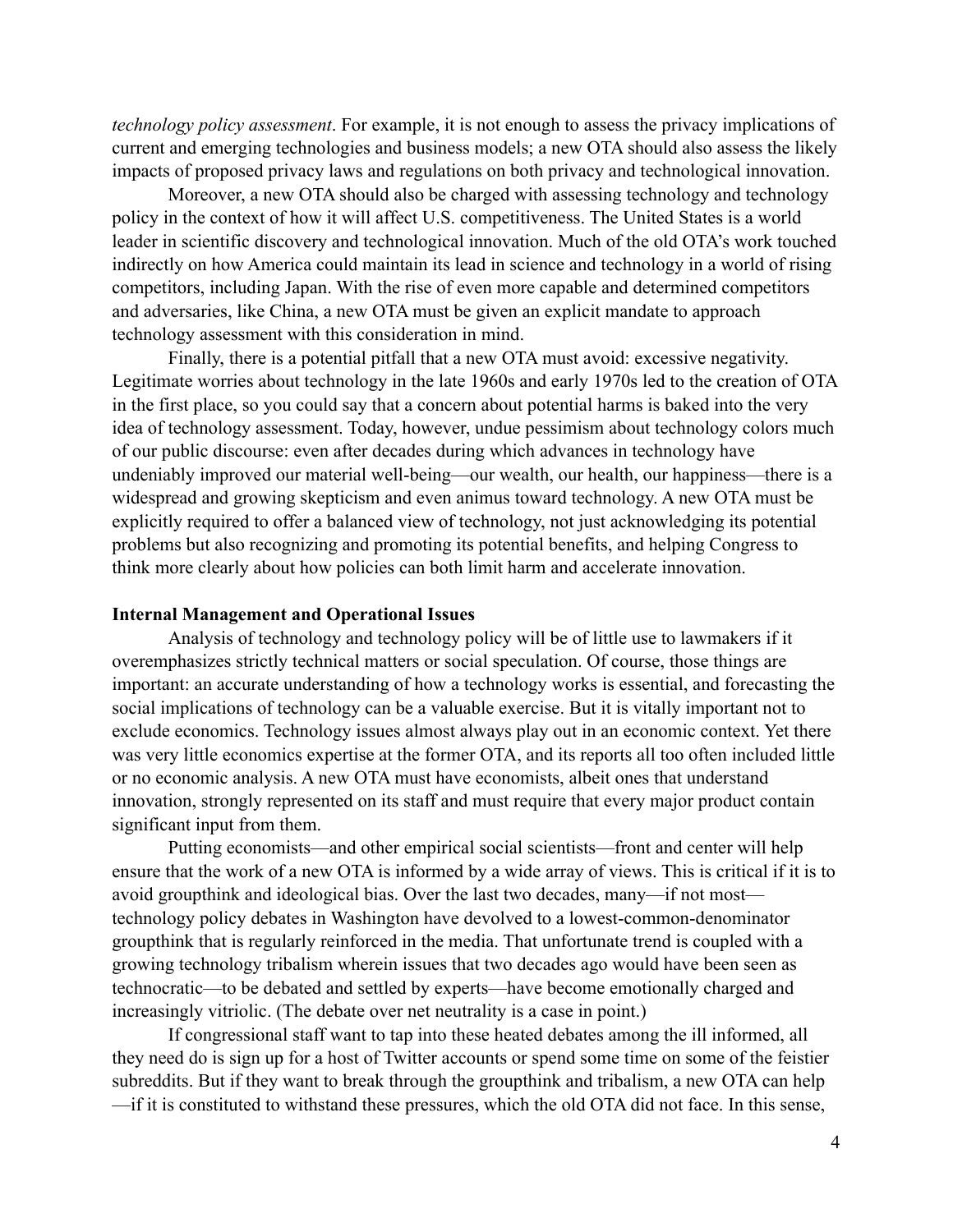the single most important factor for the success of a new OTA is whether it can be staffed and led by individuals who see their role as "speaking truth to the mob," whatever the political or ideological orientation of that mob may be. In other words, the office will have to ensure that its outputs are guided by rigorous analysis, careful attention to data, and logic. This can be extremely difficult. The temptation to defer to popular opinion or to seek out a "middle view" that takes into account a bit of each "side" can be intense.

It is not clear exactly how best to protect and promote the intellectual integrity of a new OTA. A congressional mission statement that makes clear the need to prioritize rigor can help, as can the selection of the right leader. But perhaps other mechanisms can be put in place. A new OTA could regularly host debates for staff, bringing in outside interlocutors with different views to engage in the battle of ideas. Or perhaps it might be possible—although this would have to be done with great care and delicacy, and without diminishing the office's expertise—to put in place a process to ensure that hires are somewhat ideologically and politically diverse. (Notwithstanding claims to the contrary, there were relatively few conservatives at the old OTA, which meant that there was less robust intellectual dialogue and that the office's work sometimes reflected a comfortable and unquestioned left-of-center consensus.) Also, the OTA director should be required to establish a politically and intellectually diverse outside-review group whose members would offer comments each year on areas where OTA analysis and output could be strengthened and where they may have not lived up to the goal of intellectual autonomy and independence.

Finally, a new OTA would benefit from instituting management practices less loose than those of the old OTA. While I believe that the old OTA was larger than it needed to be, one of its strengths was that it did feel like a "big happy family," in the sense that most analysts at least knew of each other and many worked closely and collaboratively together. This culture was also a weakness, though. In such an environment, needed management discipline, including terminating individuals for poor performance, was all too often lacking. It was not uncommon for some senior project directors to continue to be appointed to lead projects after they had failed to meet congressionally mandated deadlines. The message was that as long as you were part of the OTA family, your mediocre or poor performance could be overlooked. In order to avoid the development of such a culture, Congress should mandate and provide funding for a regular (say every three years) external review conducted by an independent major consulting firm, with the goal of identifying and reporting to Congress areas in need of improvement, including management and personnel practices.

At its best, the old OTA helped Congress to understand the policy challenges associated with new and emerging technologies. The need for the kind of analysis and advice it offered is as acute as ever. If, as I hope, Congress decides to revive the office or to create a new agency to fill a comparable role, it can be structured so as to avoid some of the problems that beset its predecessor. And its management and output can be designed to better suit the challenges of today—eschewing tribalism and groupthink, avoiding reflexive pessimism, and taking seriously the ways that American leadership in technology can be promoted through sound, savvy policy.